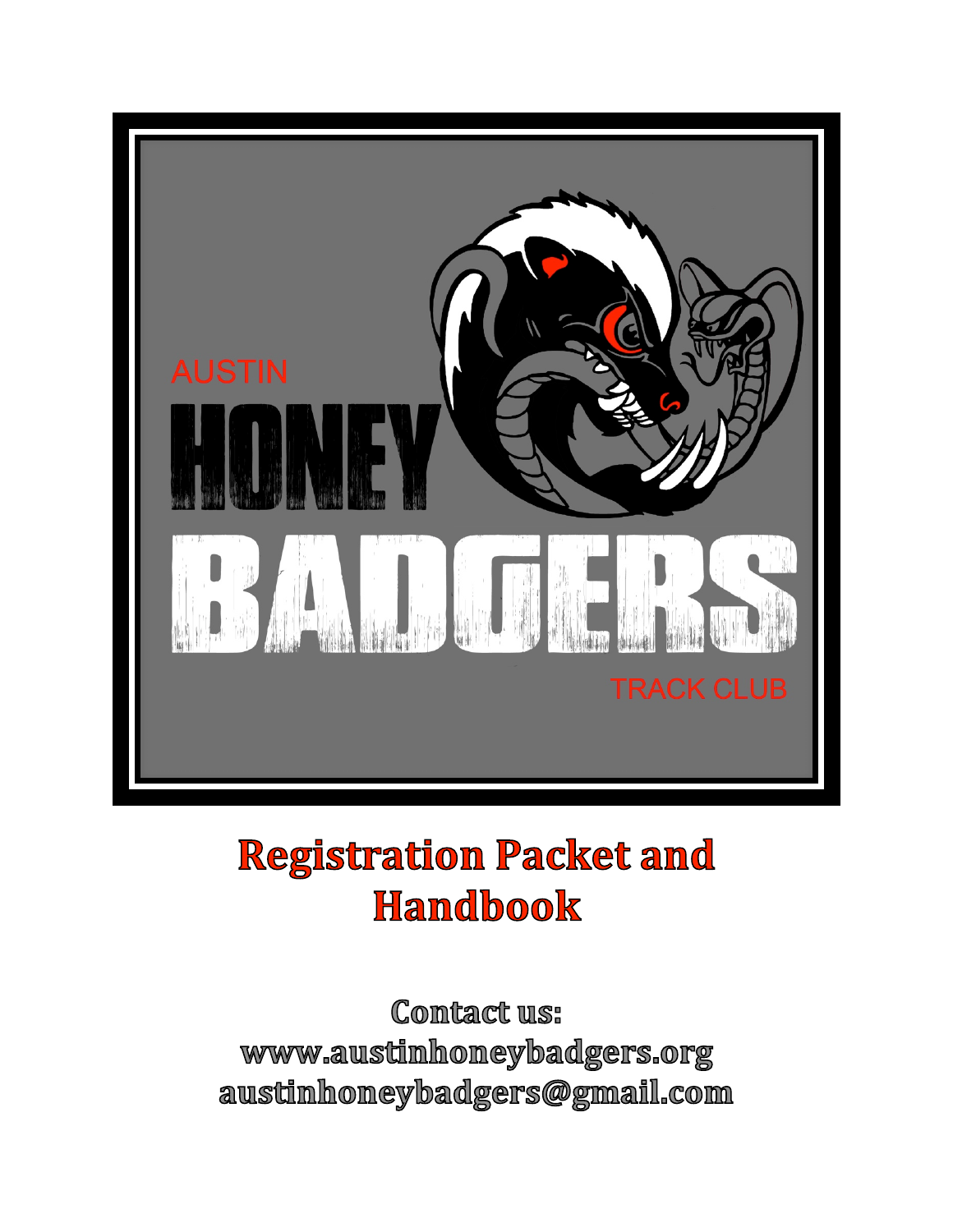Dear Prospective Member:

Thank you for your interest in joining the Austin Honey Badgers track family. Our mission is to provide youth athletes ages 5-18 with the opportunity to participate in a comprehensive amateur athletic track and field program. Athletes will develop speed, endurance, and strength while fostering high self-esteem, personal accountability, self-discipline, goal setting, and goal achievement. We seek to develop well-rounded individuals who aspire to achieve in leadership, discipline, integrity, and excellence for education and athletics. The Austin Honey Badgers Track Club is a family environment where youth will learn life lessons and have memorable experiences.

You will find below a checklist of the documents attached and the items needed to complete the registration process. **Please review all documents.** Uniforms will not be issued until the registration process is complete and all fees are received. *Fees are non-refundable.*

Sincerely,

Austin Honey Badgers Track Club Staff

# **Checklist**

- ! Registration Form *(must be returned)*
- $\checkmark$  Athlete and Parent Code of Conduct
- $\checkmark$  Rules and Regulations
- $\checkmark$  Fee List
	- o Optional Apparel list
- $\checkmark$  Schedule
- $\checkmark$  Contact Information
- ! Birth Certificate *(copy of original must be returned with registration form)*



501(c)3 organization © Copyright protection, all rights reserved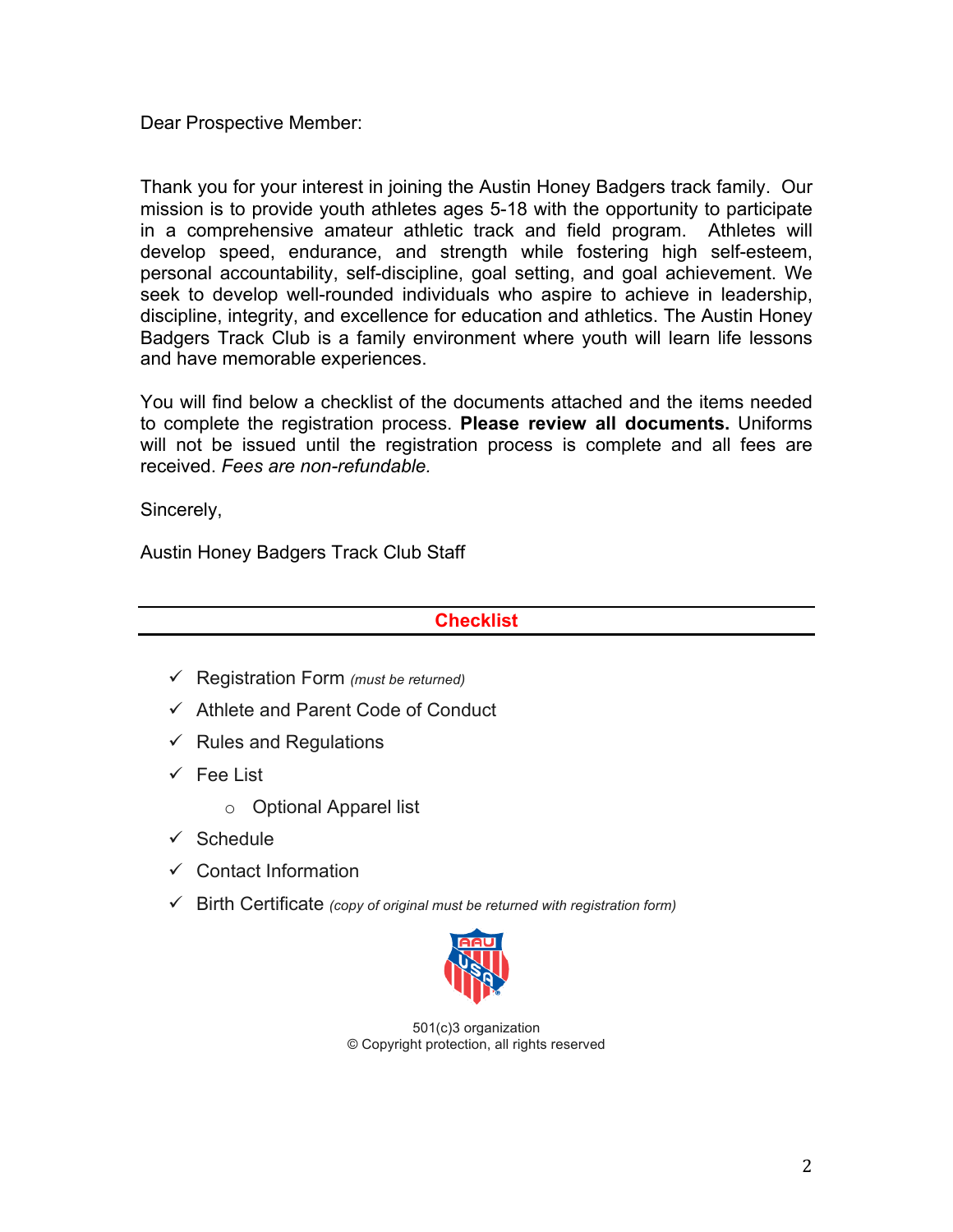# **Austin Honey Badgers Registration Form**

# **Please Circle Applicable Season**

# **Indoor (December—February) Cross Country (TBD)**

**Outdoor (March—August) Training Only** 

# **Athlete Information**

| <b>Athlete's First and Last Name</b> |                                              |  |  |  |     |  |
|--------------------------------------|----------------------------------------------|--|--|--|-----|--|
| Date of Birth (00/00/0000)           |                                              |  |  |  |     |  |
| <b>Street Address</b>                |                                              |  |  |  |     |  |
| City, Zip Code                       |                                              |  |  |  |     |  |
| Age as of Dec. 31, 2016              |                                              |  |  |  |     |  |
| Sibling in program?                  |                                              |  |  |  |     |  |
| <b>Shirt Size (circle one)</b>       | Youth Sizes: YS YM YL Adult Sizes: AXS AS AM |  |  |  | AL  |  |
| <b>Pant Size (circle one)</b>        | Youth Sizes: YS YM YL Adult Sizes: AXS AS AM |  |  |  | AL. |  |

# **Parent/Guardian Emergency Contact Information**

| <b>Parent/Guardian #1</b>      |  |
|--------------------------------|--|
| <b>Relationship to Athlete</b> |  |
| <b>Work Phone</b>              |  |
| <b>Cell Phone</b>              |  |
| <b>Email Address</b>           |  |

| <b>Parent/Guardian #2</b>      |  |
|--------------------------------|--|
| <b>Relationship to Athlete</b> |  |
| <b>Work Phone</b>              |  |
| <b>Cell Phone</b>              |  |
| <b>Email Address</b>           |  |

# **Volunteer Information**

 Help us make a better program for your child! Please indicate if you can donate time to help fundraise, assisting the coaches, assist at Track Meet or one of the many other positions needed to run a successful youth track and field program.

| nuru program.                    |  |  |  |  |
|----------------------------------|--|--|--|--|
| <b>Name</b>                      |  |  |  |  |
| How do you want to get involved? |  |  |  |  |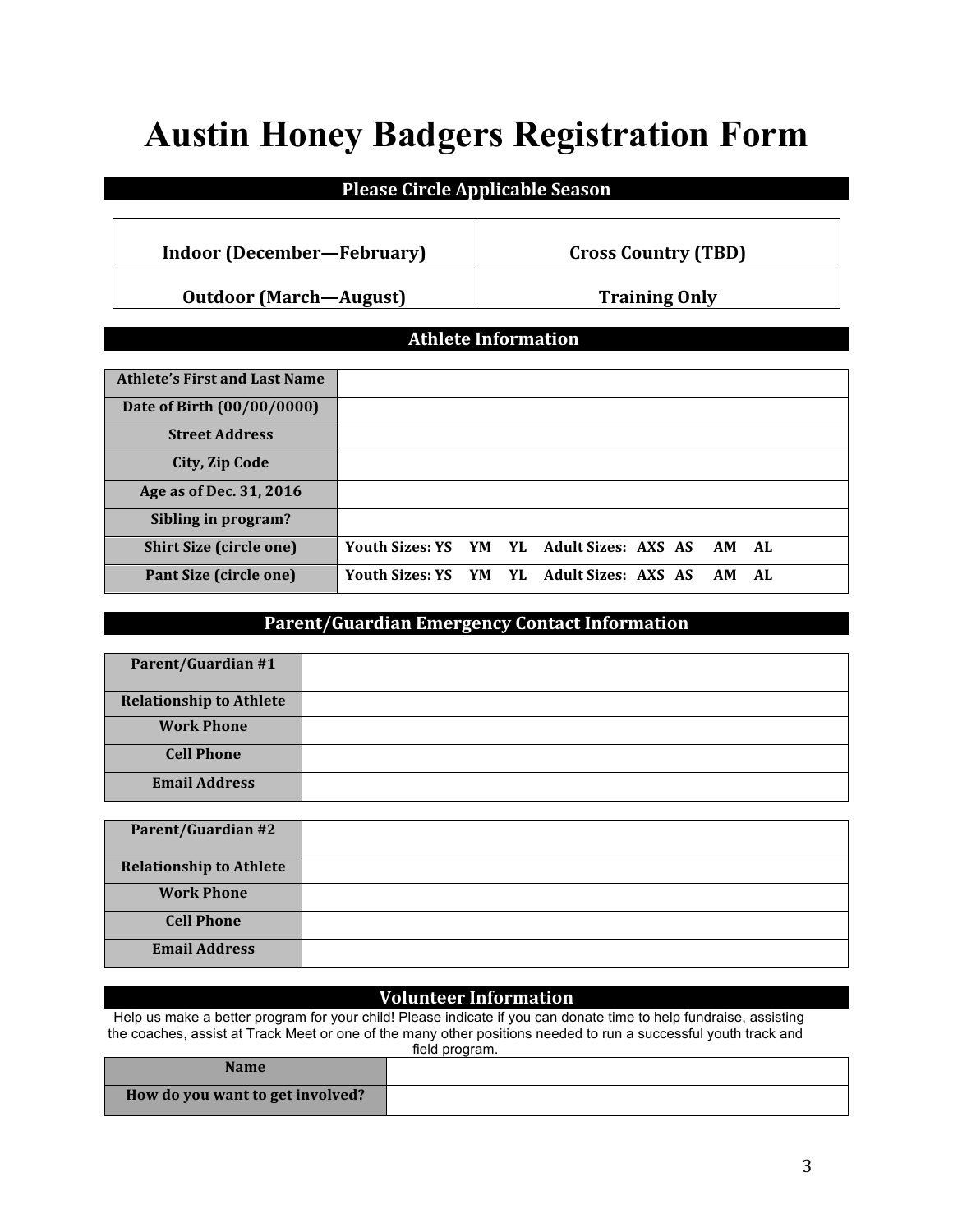### **Code of Conduct**

I understand that ANY person who engages in arguments, uses abusive language, harasses club members, volunteers or track meet officials, or exhibits any unsportsmanlike behavior may be removed from attending or participating in any/all Austin Honey Badger activities. I have read and received a copy of the Code of Conduct standards.

Initial: \_\_\_\_\_\_\_\_\_\_\_ 

# **Rules and Regulations**

I have read and received a copy of the rules and regulations. I understand the clubs concept, vision & mission. I agree to abide by the policies set fourth by the Austin Honey Badgers Track Club.

Initial:

### **Parental Consent**

I hereby acknowledge that my child is in good general health. I give permission for my child to participate in any and all activities associated with the Austin Honey Badgers Track Club.

Initial: \_\_\_\_\_\_\_\_\_\_\_\_\_\_

# **Emergency Medical Authorization**

I hereby grant my permission for any and all emergency medical/dental treatment and/or first aid to be administered to my child/participant, including authorizing any medical treatment facility/hospital to administer emergency treatment, for any illness/injury/accident resulting from participation in any and all Austin Honey Badger activities.

Initial: \_\_\_\_\_\_\_\_\_\_\_\_\_\_\_

# **Medical Information**

Please list any allergies/medical problems, including those requiring routine medications (i.e. diabetes, asthma, seizure disorder etc.)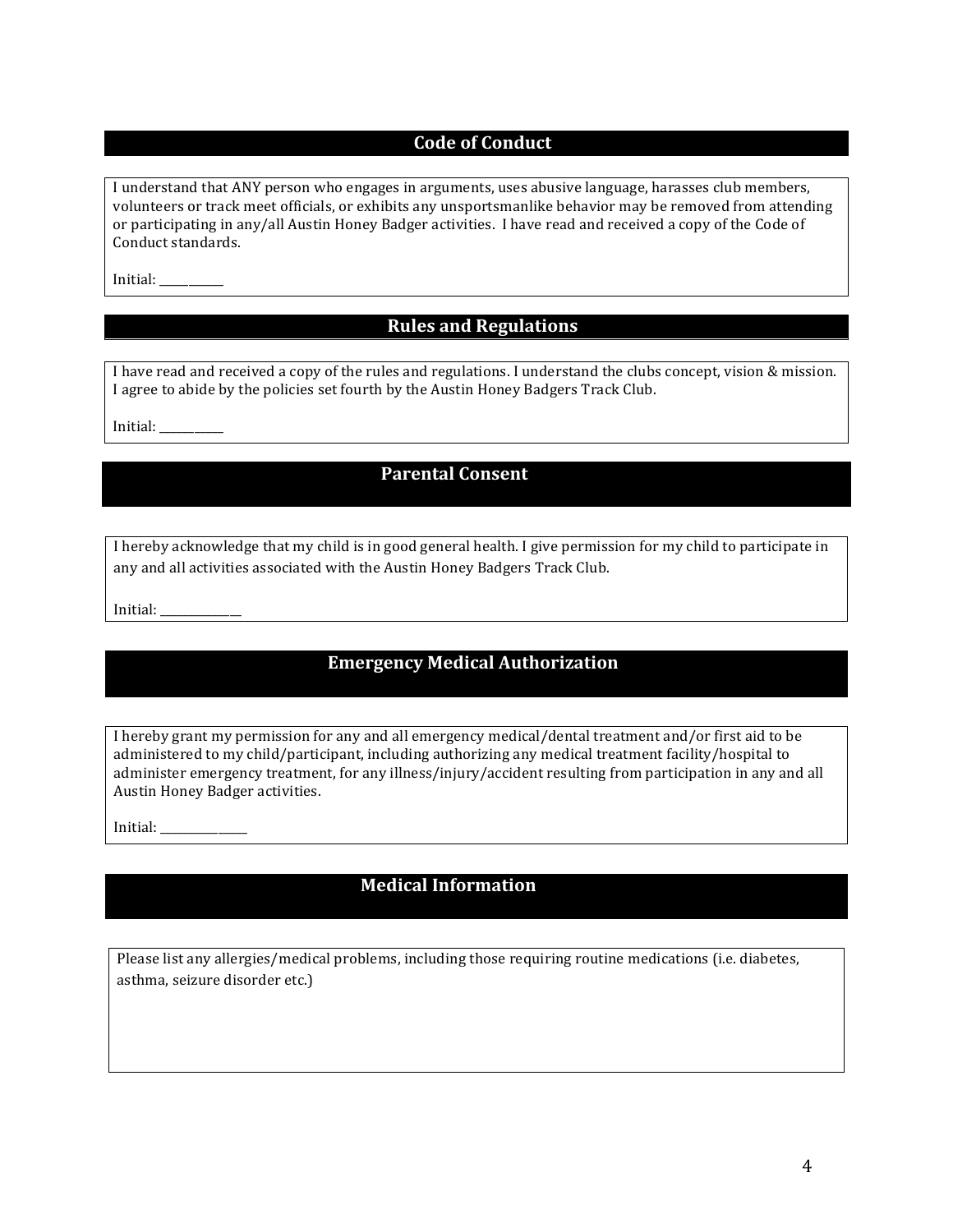### **Release of Liability**

I/we the parent(s) and/or legal guardian(s) of the above named child know that participation in the Austin Honeybadgers Track Club involves certain inherent risks. Participation in activities associated with Austin HoneyBadgers Track Club may result in serious injury (ies), moreover protective equipment does not prevent the risk of injury(ies) to the participant. Therefore I assume all responsibility for said activity and/or child. I authorize the Austin HoneyBadgers Staff to obtain necessary medical care and treatment for the said participant for any illness or injury occurring during the activity period, but I understand that AHBTC is not assuming the duty to obtain medical treatment, make medical decisions, or render medical care or treatment to the participant. I release, indemnify and agree to hold harmless, AHBTC and its agents, officials, volunteers, and employees from all claims, actions, causes of actions, and rights of recovery, or reimbursements of any type that I may have and that any participant has or may have in the future which arise from or are related in any manner to the activity(ies)(including, but not limited to, claims of bodily injury and property damage or loss), and I assume all risks and hazards incident to such activities and transportation to and from the same. This instrument is signed both individually and on behalf of the participant(s) present at activity(ies).

Initials\_\_\_\_\_\_\_\_\_\_\_\_

# **Photo and Video Release**

I hereby authorize and grant permission to the Austin HoneyBadgers Track Club to reproduce me or my child's photographic or video image. I agree that such reproduction may be edited as desired and used in whole or in part for any and all print, audio-visual, multimedia, online, and/or exhibition purposes in any manner or media, in perpetuity, throughout the world. I understand that I have no rights to any benefits derived therefrom. I recognize that I have the right to enter into the Agreement and that my rights I have granted in this Agreement will not conflict with or violate any commitment or understanding I have with any other person or entity. I agree to indemnify and hold harmless the Austin HoneyBadgers Track Club from and against all claims, losses, expenses and liabilities of every kind including reasonable attorney's fees, arising out of the inaccuracy or breach of any provision of this Agreement. I expressly release the Austin HoneyBadgers Track Club from any and all claims arising out of the use of me or my child's photographic or video image. This Agreement represents the entire understanding of the parties and may not be amended unless mutually agreed to by the parties in writing.

Intials:\_\_\_\_\_\_\_\_\_\_\_\_

Parent/Guardian Signature\_\_\_\_\_\_\_\_\_\_\_\_\_\_\_\_\_\_\_\_\_\_\_\_\_\_\_\_\_\_\_\_\_\_\_\_\_\_\_\_\_\_\_\_\_\_\_\_\_\_\_\_\_Date\_\_\_\_\_\_\_\_\_\_\_\_\_\_\_\_\_\_\_\_\_

Parent/Guardian Signature\_\_\_\_\_\_\_\_\_\_\_\_\_\_\_\_\_\_\_\_\_\_\_\_\_\_\_\_\_\_\_\_\_\_\_\_\_\_\_\_\_\_\_\_\_\_\_\_\_\_\_\_\_Date\_\_\_\_\_\_\_\_\_\_\_\_\_\_\_\_\_\_\_\_\_

#### **ALL FEES ARE NON-REFUNDABLE**

| For Official Use Only                            |                                  |  |  |  |
|--------------------------------------------------|----------------------------------|--|--|--|
| Date Received:<br>Amount \$<br>Check #<br>Notes: | Registration Complete: YES or NO |  |  |  |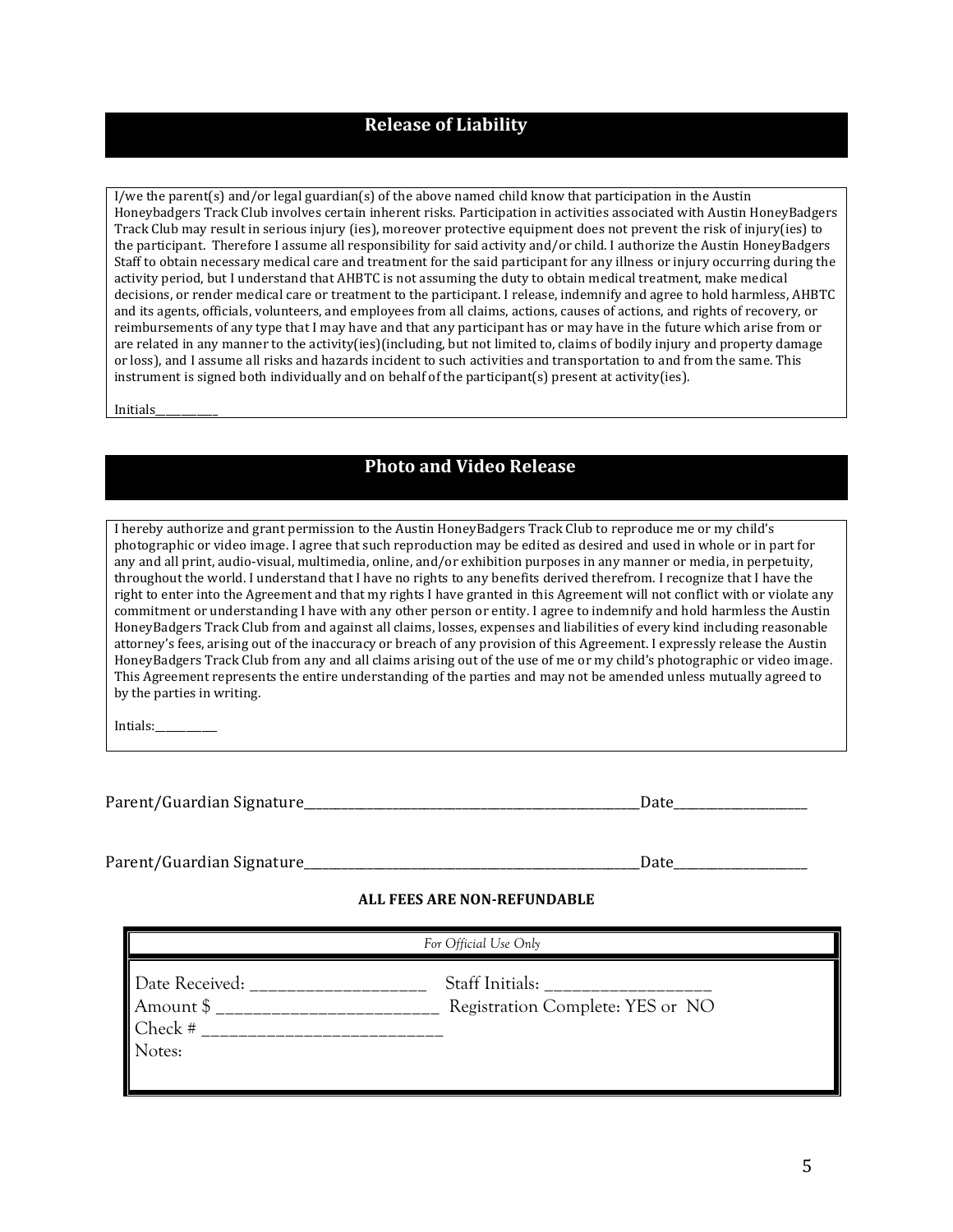# **Austin Honey Badger Athlete and Parent Code of Conduct Standards**

The essential elements of character building and ethics in athletics are embodied in the concept of sportsmanship and six core principles: sportsmanship, leadership, teamwork, responsibility, dedication, and professionalism. The highest potential of athletics is achieved when competition reflects these "six pillars of character".

#### **All athletes who participate in the Austin Honey Badgers Track Club:**

- 1. Will show respect for adults. Coaches, staff and parents must be addressed by Coach, Mr., Ms., Mrs., etc…unless otherwise instructed. This shows respect for authority and discipline, and sets a good example for other youth.
- 2. Will be supportive of all athletes on your team.
- 3. Will respect coaches, officials, teammates, and opponents.
- 4. Will learn the rules and always compete by them.
- 5. Will always remember, your opponents are necessary friends. Without them, you cannot compete.
- 6. Will use appropriate language at practice and club events.
- 7. Will do your best and never give up no matter the outcome.
- 8. Will promote sportsmanship and eliminate horseplay.
- 9. Will keep your hands and feet to yourself.

#### **All parents who participate in the Austin Honey Badgers Track Club:**

- 1. Will refrain from coaching their child or other players during practices and meets.
- 2. Will respect the coaches and track meet officials and their authority at practices and meets.
- 3. Will never question, discuss or confront coaches during practices or at a meet.
- 4. Will take time to speak to coaches regarding any concerns after practice, after meets or at an agreed upon time and place.
- 5. Will remember that athletes participate to have fun and that the sport is for youth, not adults.
- 6. Will help teach their child that doing one's best is more important than winning, so that my child will never feel defeated by the outcome of his or her performance.
- 7. Will demand that their child treat other players, coaches, officials, and spectators with respect regardless of race, creed, color, sex or ability.
- 8. Will promote the emotional and physical well being of the athletes ahead of any personal desire I may have for my own child to win.
- 9. Will not encourage any behaviors or practices that would endanger the health and well being of the athletes.
- 10. Will be a positive role model for their child and encourage sportsmanship by showing respect and courtesy, and by demonstrating positive support for all players' coaches, officials, and spectators at every meet, practice or sporting event.
- 11. Will not engage in any kind of unsportsmanlike conduct with any official, coach, player, or parent such as booing and taunting or using profane language or gestures.

Athletes or parents in violation of the code of conduct standards may be dismissed, suspended, or permanently expelled from the Austin Honey Badgers Track Club.

**TEAM - T**ogether **E**veryone **A**chieves **M**ore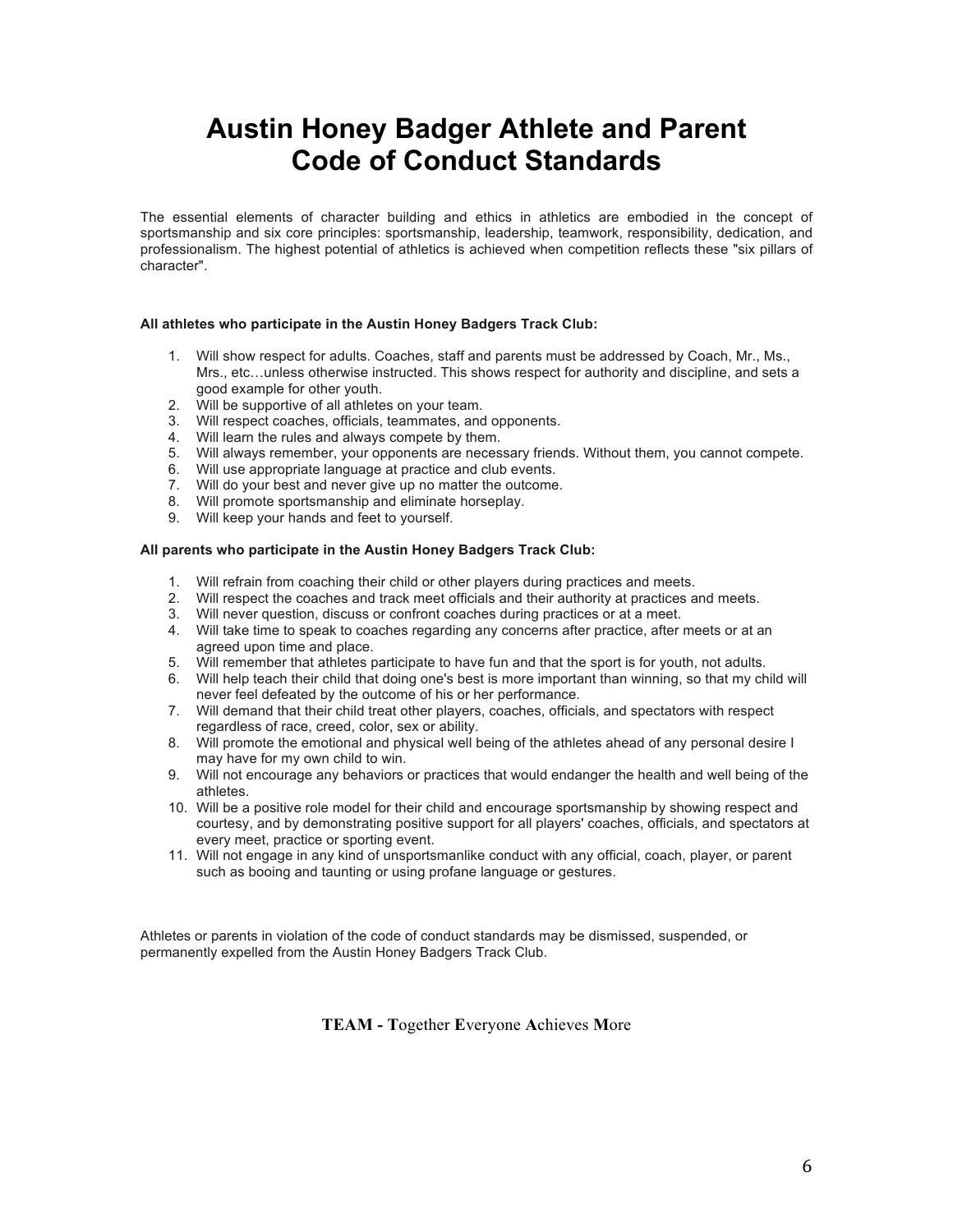# **Austin Honey Badgers Track Club Rules and Regulations**

### **Overview**

Established in 2014, Austin Honey Badgers Track Club (HBTC) is a non-profit 501(c) 3 organization, located in Austin, Texas that promotes youth development, growth and personal awareness through a comprehensive track and field program.

The mission of Austin Honey Badgers Track Club (HBTC) is to provide youth athletes ages 5-18 with the opportunity to reach his or her full potential by developing speed, endurance, and strength while fostering high self-esteem, personal accountability, self-discipline, goal setting, and goal achievement. HBTC seeks to develop well-rounded individuals who aspire to achieve in leadership, discipline, integrity, and excellence for education and athletics.

The Austin Honey Badgers Track Club was created with a vision for youth who desire to learn and compete in track and field on a local, state and national platform. We instill in our athletes that all things are possible if you believe that you can achieve and eliminate their own personal fears. Our motto is fearless.

Our club philosophy revolves around cultivating a safe, positive, family environment where our athletes will increase their leadership skills, public speaking, critical thinking skills, and community service opportunities. Members of the HBTC track club will grow in their sense of ownership and decrease in their sense of entitlement.

### **Beyond The Track**

Academics and community service are extremely important to the Austin HoneyBadgers Track Club (HBTC) organization. Athletes will strive for academic excellence and serve their local community.

Academics: Austin Honey Badgers staff will recognize all student-athletes that make the all A or A/B honor rolls and who also receive Satisfactory or Excellent Conduct each grading period by awarding them with a certificate of achievement and highlighting their academic achievements on the official HBTC website and social media sites.

Summer Reading: We desire for our younger athletes to continue reading during the summer months. We feel it is good to start preparing our athletes for high school and college. Athletes are required to select a book to read during the three-month summer vacation. Athletes will have an opportunity to discuss the book at a designated time. Athletes will have the opportunity to present their thoughts on the book through a public speaking format. It is important for our student athletes to begin practicing this important art.

Community Service: Our athletes will complete a minimum of two community service projects to learn the value of serving their local community.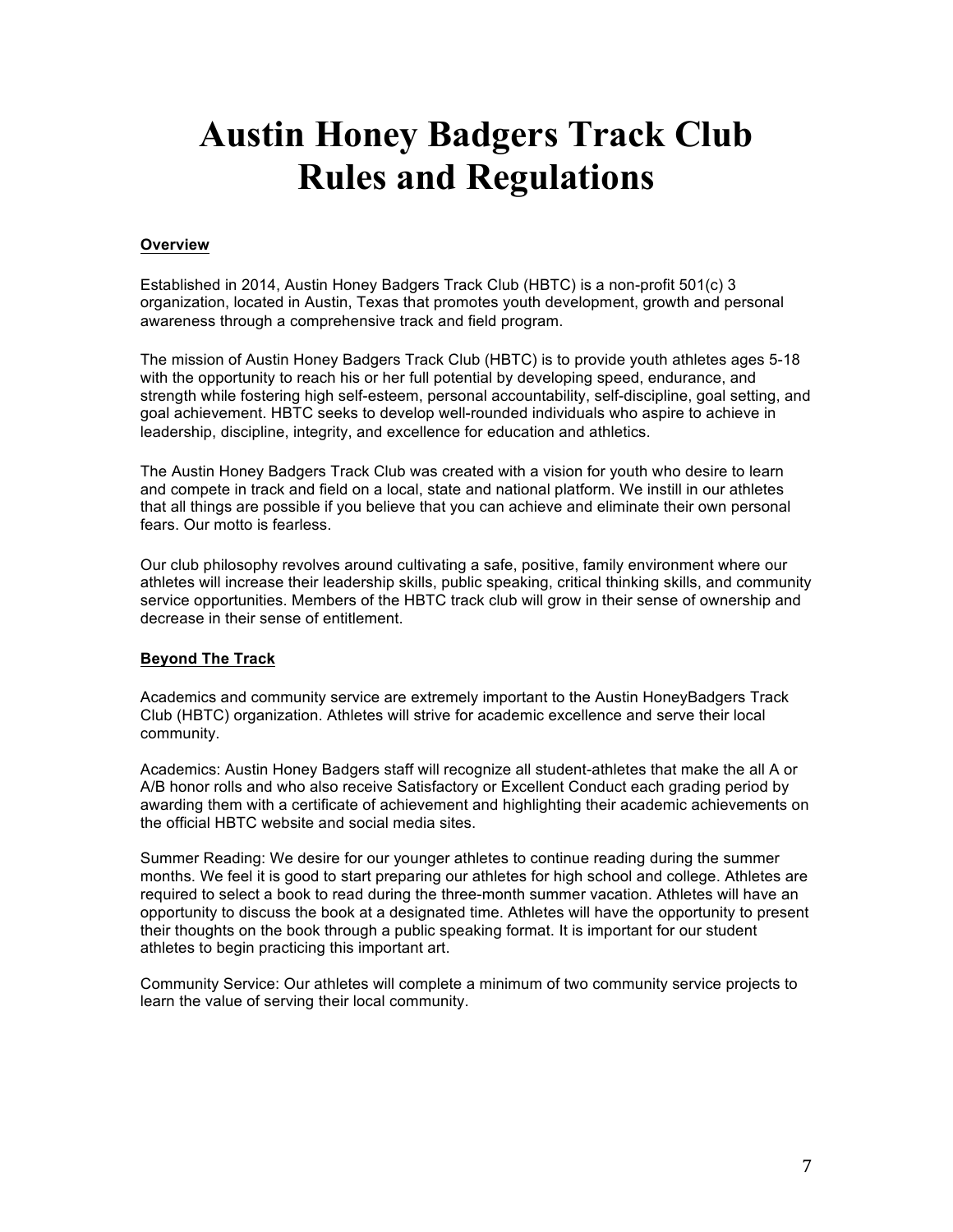### **Practice**

Practices are normally held every Monday, Tuesday, Thursday and selective Saturdays. Practice times and location may vary depending on daylight savings time and planned workout. Please see tentative practice schedule for specific details. In addition, the coaching staff will keep you abreast of practice schedules.

For Athletes:

- 1. Athletes are encouraged to attend all practices. If you are unable to attend, please contact a Coach as soon as possible. IMPORTANT TO KNOW: The training program is created to include specific daily workouts for each athlete. A missed practice may result in the athlete's inability to compete at their best. Remember, hard work pays off.
- 2. Athletes must arrive on time to every practice to receive the full training program.
- 3. Restroom facilities may be limited. Please use the restroom before arriving at practice.
- 4. Athletes must be prepared by wearing and bringing the following to each practice:
	- a. Water bottle filled with water
	- b. Tights or leggings are preferred (wind pants or sweat pants are expectable). Absolutely no jeans
	- c. Running Shoes (no basketball or heavy shoes allowed)
	- d. Spikes (sprint or mid-distance)
- 5. Athletes must follow the directions of the coaching staff during practices. This includes doing the exercises, participating in all drills and completing the training program.
- 6. No distractions will be tolerated.
- 7. The following is not allowed: profanity, horseplay, abusive language, or fighting.
- 8. Athletes unwilling to participate in workouts will be dismissed from the track or practice area and will not be allowed to return until coaches have spoken with the parents.
- 9. Repeated misconduct, distractions and/or refusals to do workouts will be grounds for termination from the program. No membership fees will be refunded if a membership is terminated.

For Parents:

- 1. Parents are not permitted on the track or in practice areas during practices.
- 2. Parents shall refrain from coaching or instructing athletes during practices sessions.
- 3. DO NOT INTERRUPT PRACTICE.
- 4. Coaching is the exclusive responsibility of the Austin HoneyBadgers coaching staff.
- 5. Coaches are available to answer questions before and after practice or during scheduled appointments.
- 6. The Austin HoneyBadgers training program is physically intensive. Participation in additional athletic programs is highly discouraged. If an athlete fails to attend practice or you would like to know how you could assist your athlete on your own time, please discuss options with the coach. Excessive training could potentially HARM the athlete or cause injury.
- 7. Please notify the coaching staff if your child will not be able to participate in a scheduled practice. This notification should be given as early as possible.

#### Inclement Weather:

Practice will be held as scheduled except in the event of dangerous weather, such as extreme cold, heavy rain, or lightning. In the event that a scheduled practice is cancelled due to the weather, the club will attempt to inform the members by email, text or posting on website and social media sites. When in doubt, please contact us.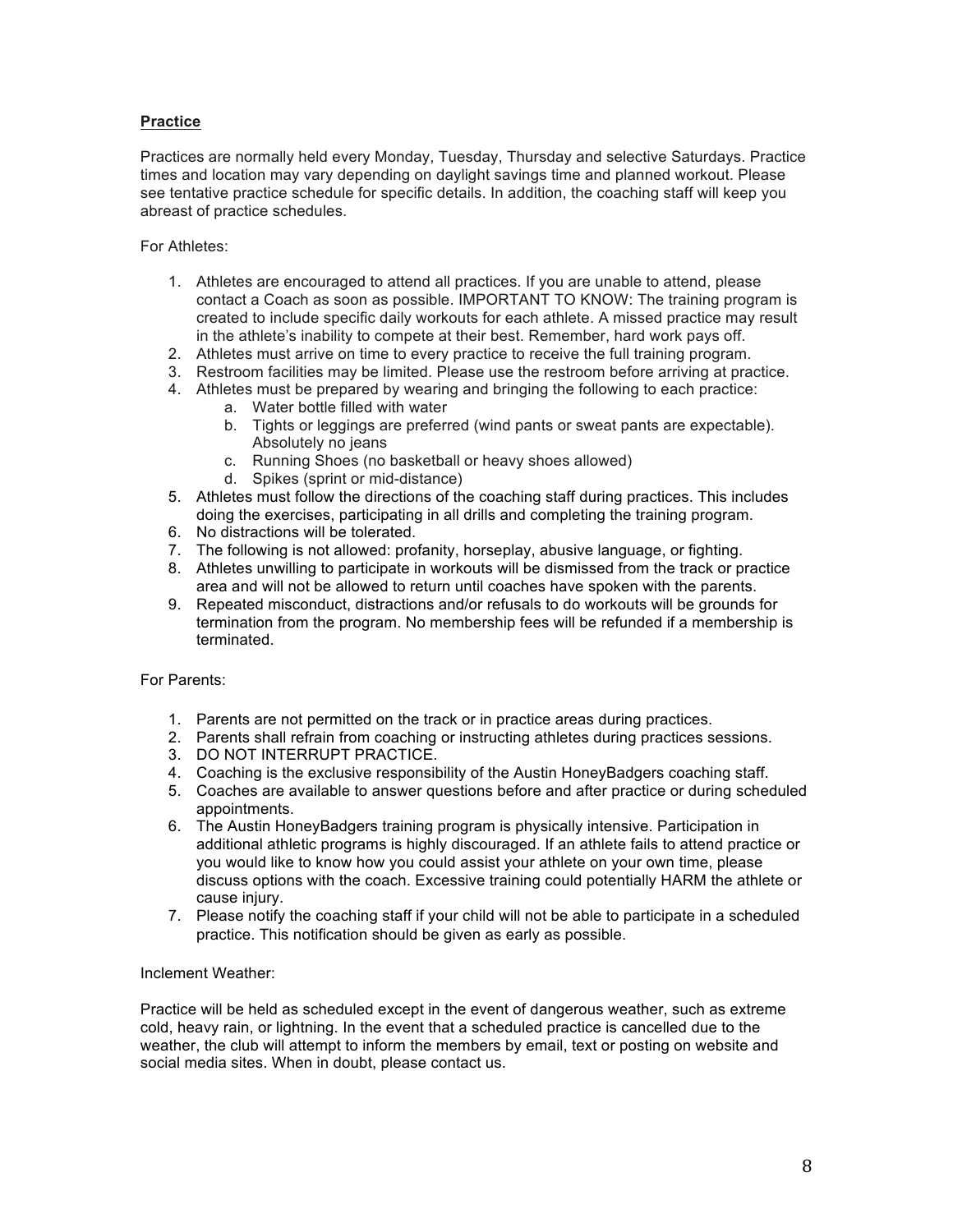### **Track Meets**

- 1. Track meet information will be provided prior to each meet via a handout, email and/or online. Please see the *tentative* track meet schedule for planning purposes.
- 2. Austin HoneyBadgers coaches determine what events the athlete will participate in for each meet. Parents may discuss this with the coaches prior to the meet, however coaches have the final say.
- 3. If an athlete will not be competing at a meet, this must be communicated to the coaches 1 week prior to the start of the meet.
- 4. The Austin HoneyBadgers will have a designated camp area for athletes to remain in during the entire meet. **All athletes must sit together in this area.** A parent or guardian must watch their child when in the camp area.
- 5. Athletes must receive permission from a volunteer camp assistant to leave the camp area.
- 6. Athletes are NOT allowed to consume any outside food or beverage (including the concession stand) until after they have completed all of their events.
- 7. Arrival time may vary and will be provided the week of the track meet. Upon arrival, athletes are required to check-in at registration and then proceed immediately to the designated camp area. Arrival time is typically 2 hours prior to the start of athletes' first event.
- 8. Athletes must arrive wearing their uniform, warm-ups, running shoes, spikes, pillow and blanket.
- 9. Athletes are required to bring a healthy lunch and snacks such as: sandwiches, bagels and muffin, crackers and pretzels, fig newtons, oatmeal-raisin cookies, fruit yogurt, bananas, grapes, & melon, fruit roll ups, sports drink and water.
- 10. The night before a track meet athletes are encouraged to eat pasta, pizza, vegetables, brown rice etc. The day of a track meet eat 2-3 hours prior to your event starting...oatmeal, eggs, wheat toast etc.

### **Relays**

- 1. The Austin HoneyBadgers Track club focuses on individual performance. An athlete's individual performance takes priority over their participation in a relay.
- 2. Participation on a relay team is a privilege. All relay teams will consist of 4 members plus 1 alternate.
- 3. Relay teams will be determined by the following criteria: performance, attitude, work ethic, participation and practice attendance.
- 4. Austin HoneyBadgers coaching staff has the authority to remove any athlete from a relay team due to excessive tardiness, absence, lack of participation, & behavior towards coaches & other athletes.
- 5. Relay teams during the developmental season and qualifier season will not necessarily remain the same. The Austin HoneyBadgers may partner with sister teams of the Coaches Coalition to create relays during qualifier season.

### **Fundraising**

Everyone is encouraged to participate in fundraising. The Austin HoneyBadgers staff will coordinate all fundraising activities. If you participate in fundraising, monies earned goes toward the Austin HoneyBadgers Track Club for travel, qualifying meet entry fees, facility rentals, training & equipment cost.

"There will be some mandatory fundraiser events for all families."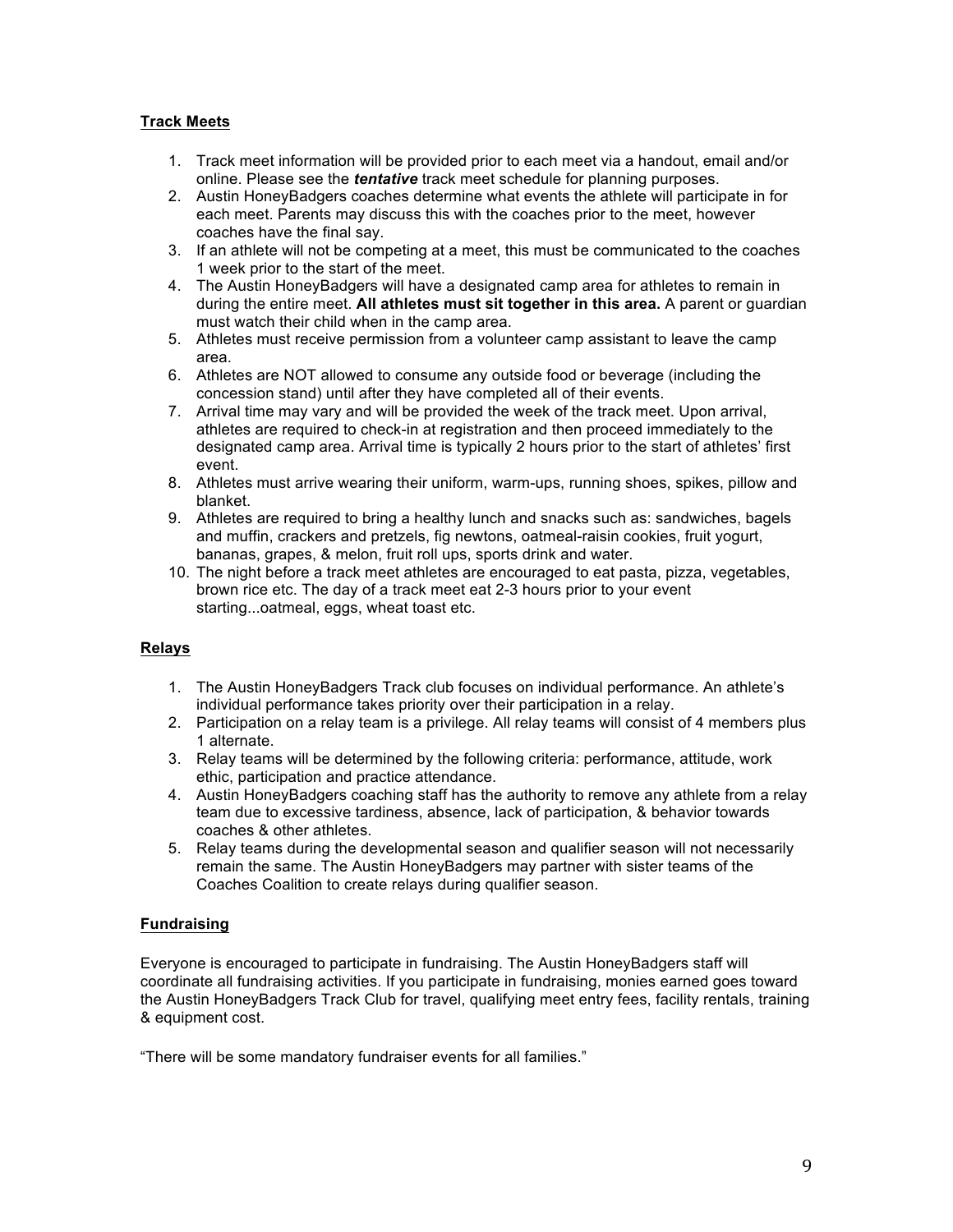Only those participating in fundraising activities are subject to having part of their monies earned to help off set additional cost for their child/children.

### **Donations & Sponsorships**

- 1. Only board members or staff are allowed to collect donations or sponsors. If you know of an individual or organization interested in making a donation or become a sponsor, please coordinate through a board member.
- 2. All donations and sponsors go towards the overall operations of the Austin HoneyBadgers Track Club to include but not limited to: website, operating cost, advertising, additional apparel, transportation, certification etc.
- 3. It is the board's desecration as to where and when fundraising, sponsorship & donation monies are spent and allocated.
- 4. Sponsorship packets are available at www.austinhoneybadgers.org

### **AAU Athletics Age Divisions**

All age divisions are determined by Year of Birth. This applies to sanctioned AAU meets only.

| <b>DIVISION</b> | 2015         | 2016         | 2017         | 2018         |
|-----------------|--------------|--------------|--------------|--------------|
| 8 & Under       | 2007 & After | 2008 & After | 2009 & After | 2010 & After |
| 9 Year Old      | 2006         | 2007         | 2008         | 2009         |
| 10 Year Old     | 2005         | 2006         | 2007         | 2008         |
| 11 Year Old     | 2004         | 2005         | 2006         | 2007         |
| 12 Year Old     | 2003         | 2004         | 2005         | 2006         |
| 13 Year Old     | 2002         | 2003         | 2004         | 2005         |
| 14 Year Old     | 2001         | 2002         | 2003         | 2004         |
| 15-16 Year Olds | 1999-2000    | 2000-2001    | 2001-2002    | 2002-2003    |
| 17-18 Year Olds | 1997-1998    | 1998-1999    | 1999-2000    | 2000-2001    |

### **AAU Athletics Events Per Age Division**

This applies to sanctioned AAU meets only

| 8-Under DIVISION                |                            |                               |                           |  |                     |                                  |  |  |
|---------------------------------|----------------------------|-------------------------------|---------------------------|--|---------------------|----------------------------------|--|--|
|                                 | 100m Dash 200m Dash        | 400m Dash 800m Dash Long Jump |                           |  | Shot Put (4lbs)     | Turbo Javelin (300g)             |  |  |
|                                 | 1500m Run   4 x 100m Relay |                               |                           |  |                     |                                  |  |  |
|                                 |                            |                               | 9 & 10 year old DIVISIONS |  |                     |                                  |  |  |
| <b>Track &amp; Field Events</b> |                            |                               |                           |  |                     | <b>Multi Events (Triathalon)</b> |  |  |
| 100m Dash                       |                            |                               | 1500m Racewalk            |  |                     | Shot Put (6 lbs.)                |  |  |
| 200 m Dash                      |                            |                               | Long Jump                 |  | High Jump           |                                  |  |  |
| 400m Dash                       |                            |                               | High Jump                 |  |                     | 200m Dash (Girls)                |  |  |
| 800m Run                        |                            |                               | Shot Put (6 lbs.)         |  |                     | 400m Dash (Boys)                 |  |  |
| 1500m Run                       |                            |                               | Turbo Javelin (400g)      |  |                     |                                  |  |  |
| 4 x 100m Relay                  |                            |                               | 4 x 400m Relay            |  |                     |                                  |  |  |
| 11 & 12 year old DIVISIONS      |                            |                               |                           |  |                     |                                  |  |  |
| <b>Track &amp; Field Events</b> |                            |                               |                           |  |                     | <b>Multi Events (Pentathion)</b> |  |  |
| 100m Dash                       |                            |                               | 80m Hurdles (8-30")       |  | 80m Hurdles (8-30") |                                  |  |  |
| 200m Dash                       |                            |                               | Long Jump                 |  |                     | Shot Put (6 lbs.)                |  |  |
| 400m Dash                       |                            |                               | High Jump                 |  | High Jump           |                                  |  |  |
| 800m Run                        |                            |                               | Discus (1.0 kg)           |  |                     | Long Jump                        |  |  |
| 1500m Run                       |                            |                               | Shot Put (6 lbs.)         |  |                     | 800m Run (Girls)                 |  |  |
| 3000m Run                       |                            |                               | Turbo Javelin (400g)      |  |                     | 1500m Run (Boys)                 |  |  |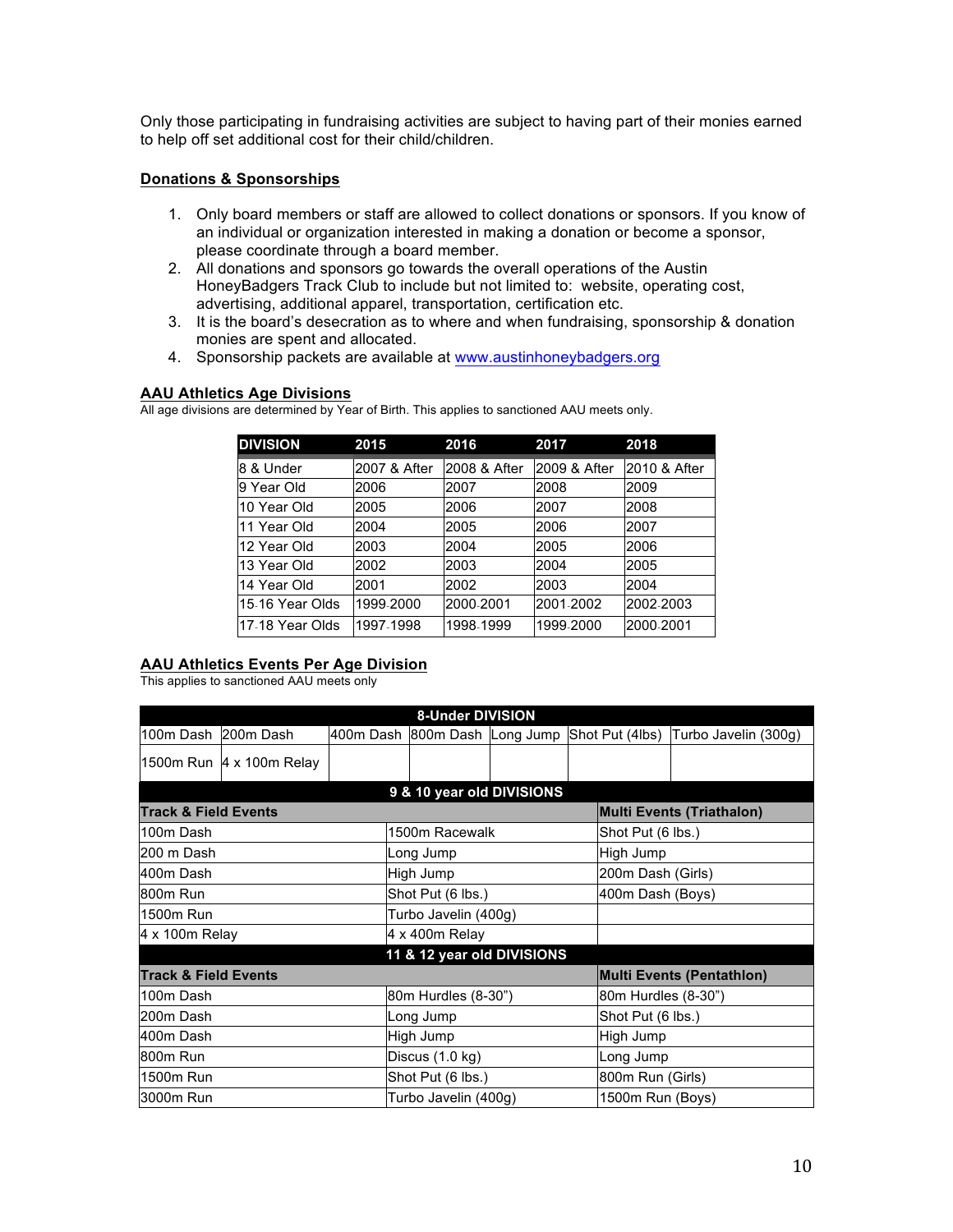| 1500m Racewalk                            |                                                                             | 4 x 100m Relay             |                                  |                            |                             |  |  |
|-------------------------------------------|-----------------------------------------------------------------------------|----------------------------|----------------------------------|----------------------------|-----------------------------|--|--|
| 4 x 400m Relay                            |                                                                             | 4 x 800m Relay             |                                  |                            |                             |  |  |
|                                           |                                                                             | 13 & 14 year old DIVISIONS |                                  |                            |                             |  |  |
| <b>Track &amp; Field Events</b>           |                                                                             |                            |                                  | Multi Events (Pentathlon)  |                             |  |  |
| 100m Dash                                 |                                                                             | 3000m Racewalk             |                                  |                            | 100m Hurdles (10-30" Girls) |  |  |
| 200m Dash                                 |                                                                             | Long Jump                  |                                  |                            | 100m Hurdles (10-33" Boys)  |  |  |
| 400m Dash                                 |                                                                             | Triple Jump                |                                  | Shot Put (6 lbs. Girls)    |                             |  |  |
| 800m Run                                  |                                                                             | High Jump                  |                                  | Shot Put (4 kg Boys)       |                             |  |  |
| 1500m Run                                 |                                                                             | Pole Vault                 |                                  | High Jump                  |                             |  |  |
| 3000m Run                                 |                                                                             | Shot Put (4 kg Boys)       |                                  | Long Jump                  |                             |  |  |
| 200m Hurdles (5-30")                      |                                                                             | Shot Put (6 lbs. Girls)    |                                  | 800m Run (Girls)           |                             |  |  |
| 100m Hurdles (10-33" Boys)                |                                                                             | Discus (1.0 kg)            |                                  |                            |                             |  |  |
|                                           |                                                                             | Javelin (600g)             |                                  | 1500m Run (Boys)           |                             |  |  |
| 100m Hurdles (10-30" Girls)               |                                                                             | 4 x 100m Relay             |                                  |                            |                             |  |  |
|                                           |                                                                             | 4 x 400m Relay             |                                  |                            |                             |  |  |
| 4 x 800m Relay                            |                                                                             |                            |                                  |                            |                             |  |  |
|                                           |                                                                             |                            | 15-16 & 17-18 year old DIVISIONS |                            |                             |  |  |
| <b>Track &amp; Field Events</b>           |                                                                             |                            | <b>Multi Events</b>              |                            |                             |  |  |
| 100m Dash                                 | Long Jump                                                                   |                            |                                  | <b>Decathlon</b><br>(Boys) | Heptathlon<br>(Girls)       |  |  |
| 200m Dash                                 | Triple Jump                                                                 |                            | Day 1                            |                            | Day 1                       |  |  |
| 400m Dash                                 | High Jump                                                                   |                            | 100m Dash                        |                            | 100m Hurdle (10-<br>33")    |  |  |
| 800m Run                                  | Pole Vault                                                                  |                            | Long Jump                        |                            | High Jump                   |  |  |
| 1500m Run                                 | Shot Put (4 kg Girls)                                                       |                            | Shot Put (12 lbs.)               |                            | Shot Put (4 kg)             |  |  |
| 3000m Run                                 | Shot Put (12 lbs. Boys)                                                     |                            | High Jump                        |                            | 200m Dash                   |  |  |
| 3000m Racewalk                            | Discus (1.0 kg Girls)                                                       |                            | 400m Dash                        |                            |                             |  |  |
| 110m Hurdles (10-39" Discus (1.6 kg Boys) |                                                                             |                            | Day 2                            |                            | Day 2                       |  |  |
| Boys)                                     | Javelin (600g Girls)                                                        |                            | 110m Hurdles (10-39")            |                            | Long Jump                   |  |  |
| 100m Hurdles (10-30"                      |                                                                             |                            | Discus (1.6 kg)                  |                            | Javelin (600g)              |  |  |
| Girls)                                    |                                                                             | Javelin (800g Boys)        |                                  | Pole Vault                 |                             |  |  |
| 400m Hurdles (10-36"<br>Boys)             | 2000m Steeplechase (30"<br>Girls/36" Boys) 18 hurdle jumps<br>5 water jumps |                            | Javelin (800g)                   |                            |                             |  |  |
| 400m Hurdles (10-30"                      |                                                                             |                            | 1500m Run                        |                            |                             |  |  |
| Girls)                                    |                                                                             |                            |                                  |                            |                             |  |  |
| 4 x 100m Relay                            | 4 x 400m Relay                                                              |                            |                                  |                            |                             |  |  |
| 4 x 800m Relay                            |                                                                             |                            |                                  |                            |                             |  |  |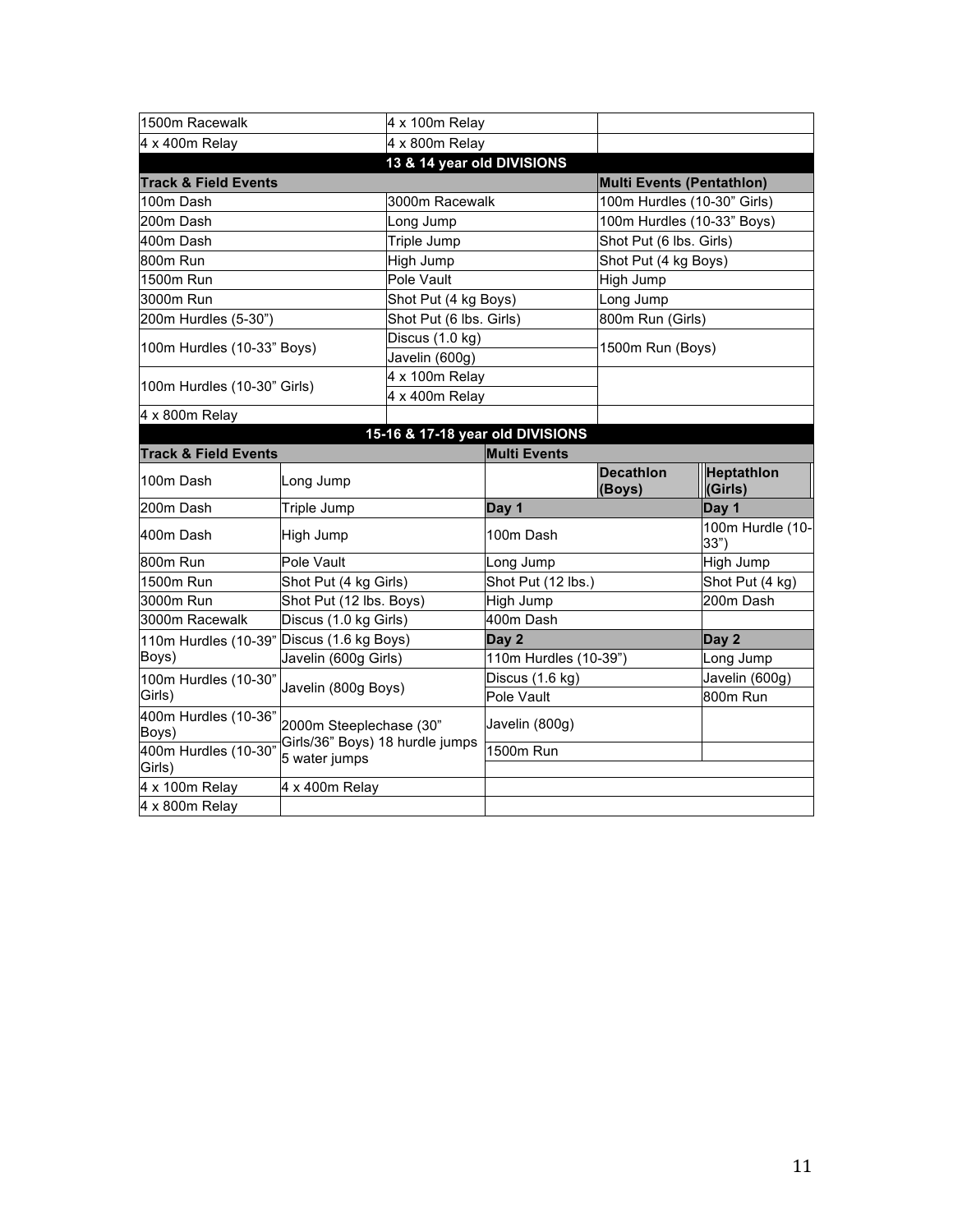# **Austin Honey Badgers Track Club Athlete Fee List**

Outdoor track season include(s):

- Amateur Athletic Union (AAU) membership card
- Uniform
- Tee Shirt
- Bag
- Water/Gatorade at Track meets
- Entry to all Developmental Track Meets
- Club Fee\*

# **\$300 Registration Fees \*\*\$275 each additional sibling.**

*Fees listed above, do not include the competitive/qualifying season* 

(\*) Club fee includes: Equipment, insured practice facility, supplies, coaches AAU membership, coaches admittance into track meets, operational cost and volunteer coach expenses.

(\*\*) This discount is provided to families with more than one child that joins the club. The discount will be applied to each additional child after the first full payment is rendered.

#### **Optional Apparel**

Please find below a proposed list of optional Austin Honey Badger track apparel. These items will be made available to order throughout the season. Cost will vary depending on the quantity ordered and vendor used. All members are encouraged to recommend additional apparel options and seek competitive vendor quotes. All ideas are welcome.

- Athlete Duffle Bag
- Customized Honey Badger Sleeves
- Variety of T-Shirts
- Hoodies
- Long tights
- Warm-up suit

# **All fees are non-refundable**